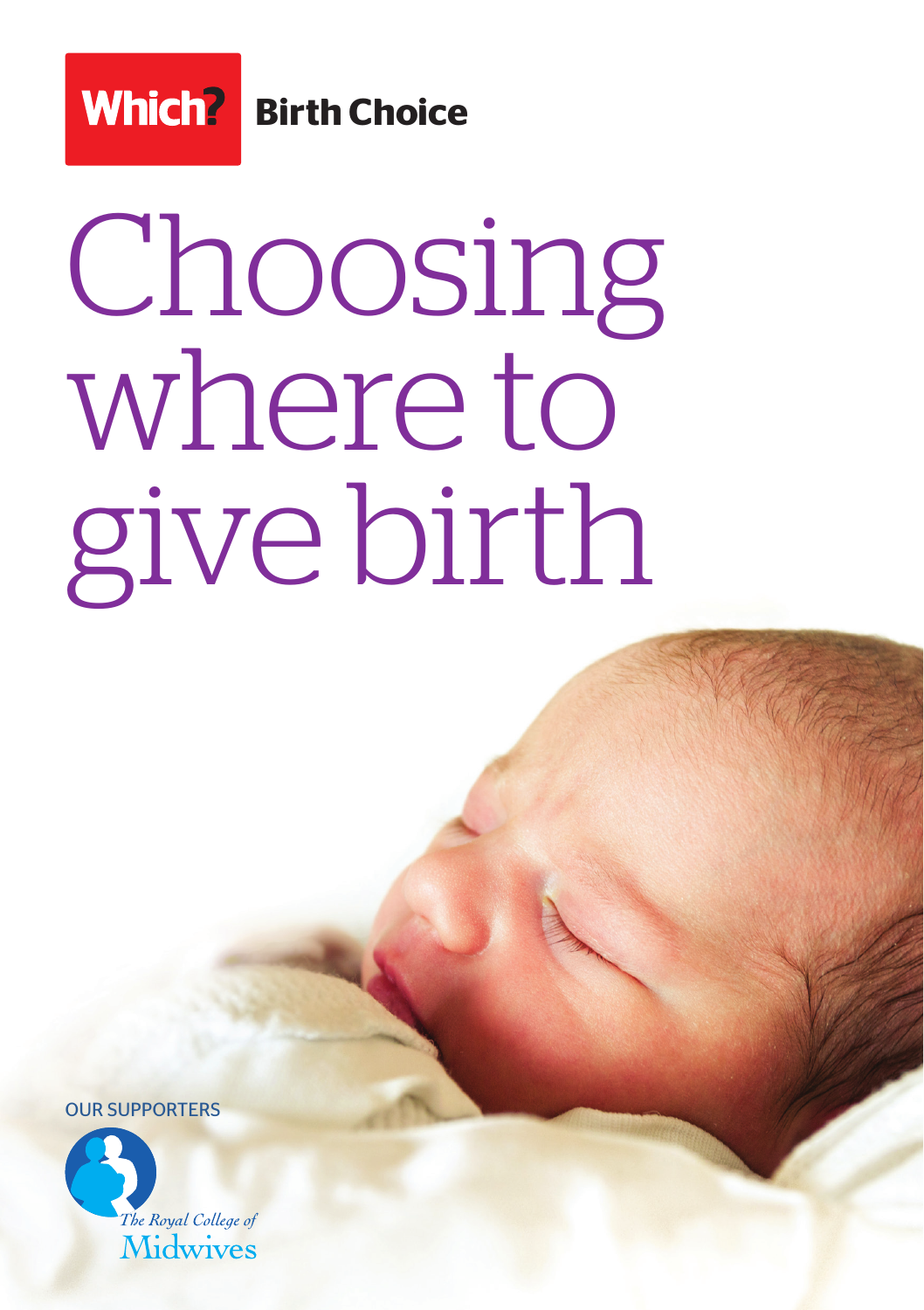## **It's time to start thinking about where to give birth**

It's important to get booked in so that you can receive antenatal care, but don't feel that the decision you make now is final.

As you go through your pregnancy you can change your mind about where you'd like to give birth as your needs or priorities may change.

### **Why does choosing where to give birth matter?**

Where you plan to give birth can affect many things, from how likely you are to have an unplanned caesarean to how comfortable and confident you feel.

**Who looks after you - if you chose a birth** centre or home birth, midwives will care for you and you'll be transferred to a labour ward if you need assistance from a doctor. If you're a first-time mum you're more likely to be transferred than if you've had a baby before.



**How you give birth** - the chances of having medical interventions, such as an unplanned caesarean or assisted delivery, differ depending on both your individual circumstances and where you plan to give birth. For example, if your pregnancy is straightforward, with no medical complications, planning to give birth in a labour ward increases the chance of having an unplanned caesarean section, compared with planning to give birth at home or in a birth centre.

**Pain relief** – if using water for pain relief is important to you, consider giving birth at home or in a birth centre, as the chances of using this natural form of pain relief are much higher than if you plan to give birth in a labour ward. Some types of medical pain relief, such as epidurals, are only available in labour wards.

## **How Which? Birth Choice can help you**

- Our simple interactive tool helps you decide what would be best for you, based on your personal preferences and circumstances.
- We provide detailed information on your local units covering everything from the size of the unit to whether your birth partner can stay overnight.
- Personalised statistics show you how women, in similar circumstances to you, give birth in your local unit.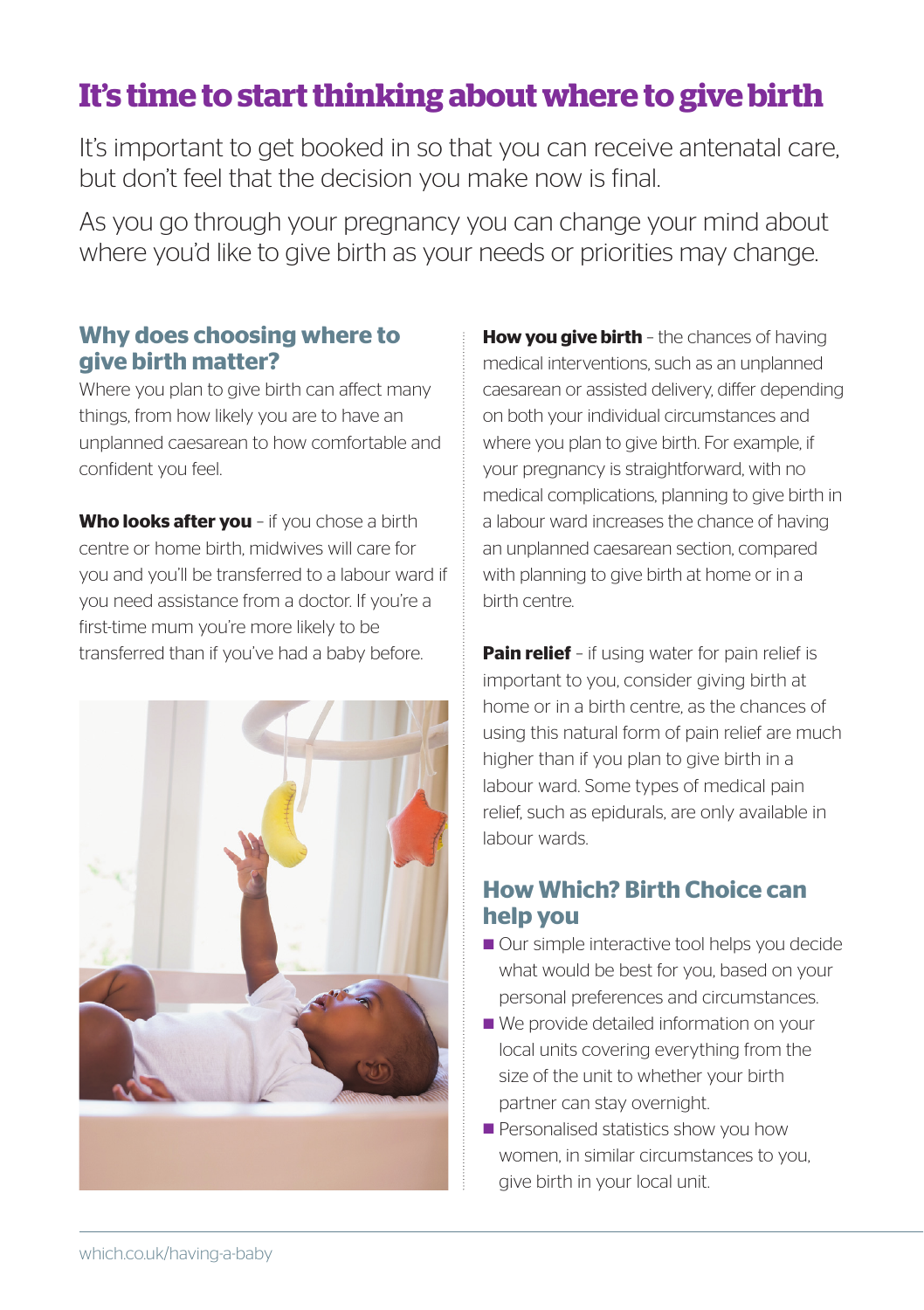

**Home birth** Two midwives will come to your home to support you during labour. You can hire or buy a birth pool if you'd like to use one and your midwives can usually provide gas and air if you'd like to use it. If you need assistance from a doctor, or would like additional pain relief such as an epidural, you'll be transferred to a hospital in an ambulance.

## **Birth Centre**



Birth centres are midwife-led units with a focus on natural forms of pain relief. Midwives will support you during labour, but if you need assistance from a doctor you'll be transferred to a labour ward. You'll be transferred by ambulance if you're at a birth centre which is separate from a hospital, known as a freestanding birth centre.

## **Labour ward**



Also known as a delivery suite, an obstetric unit or a consultant-led maternity unit, this is a unit in a hospital where medical facilities and doctors are on hand. Most medical interventions, such as epidurals and caesarean sections, are only possible in a labour ward.